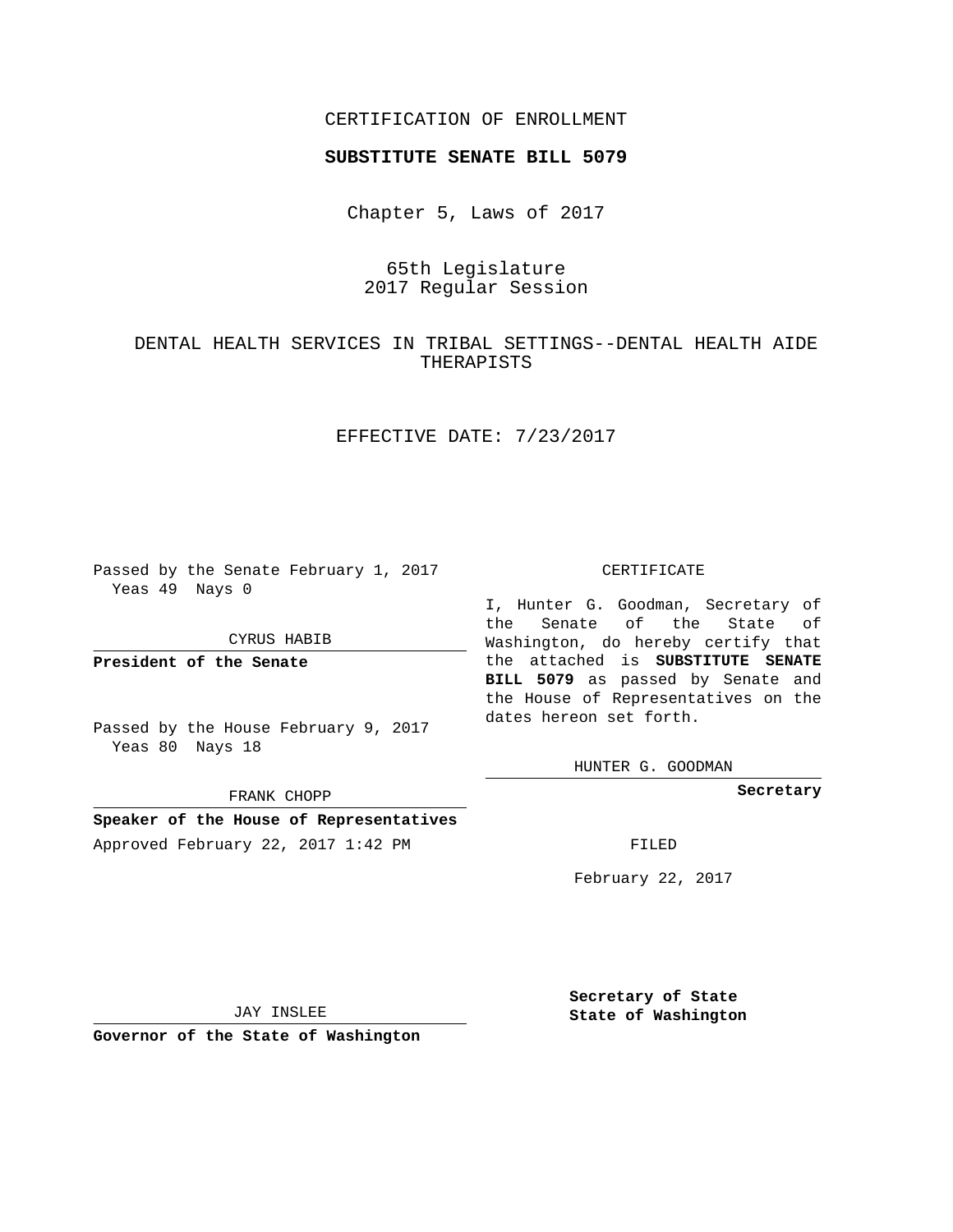### **SUBSTITUTE SENATE BILL 5079**

Passed Legislature - 2017 Regular Session

**State of Washington 65th Legislature 2017 Regular Session**

**By** Senate Health Care (originally sponsored by Senators McCoy, Becker, Rivers, Cleveland, Keiser, Conway, Kuderer, Darneille, Saldaña, Wellman, and Bailey)

READ FIRST TIME 01/23/17.

1 AN ACT Relating to dental health services in tribal settings; amending RCW 18.29.180, 18.32.030, and 18.260.110; adding a new section to chapter 18.350 RCW; adding a new section to chapter 74.09 4 RCW; and adding a new chapter to Title 70 RCW.

BE IT ENACTED BY THE LEGISLATURE OF THE STATE OF WASHINGTON:

 NEW SECTION. **Sec. 1.** (1) The legislature finds that American Indians and Alaska Natives have very limited access to health care services and are disproportionately affected by oral health disparities. These disparities are directly attributed to the lack of dental health professionals in Indian communities. This has caused a serious access issue and backlog of dental treatment among American Indians and Alaska Natives. The legislature also finds that tribal leaders face a significant challenge in recruiting dental health professionals to work in Indian communities that results in further challenges in ensuring oral health care for tribal members.

 (2) The legislature finds further that there is a strong history of government-to-government efforts with tribes in Washington to improve oral health among tribal members and to reduce the disproportionate number of American Indians and Alaska Natives affected by oral disease. One of the goals in the 2010-2013 American Indian health care delivery plan developed jointly by the department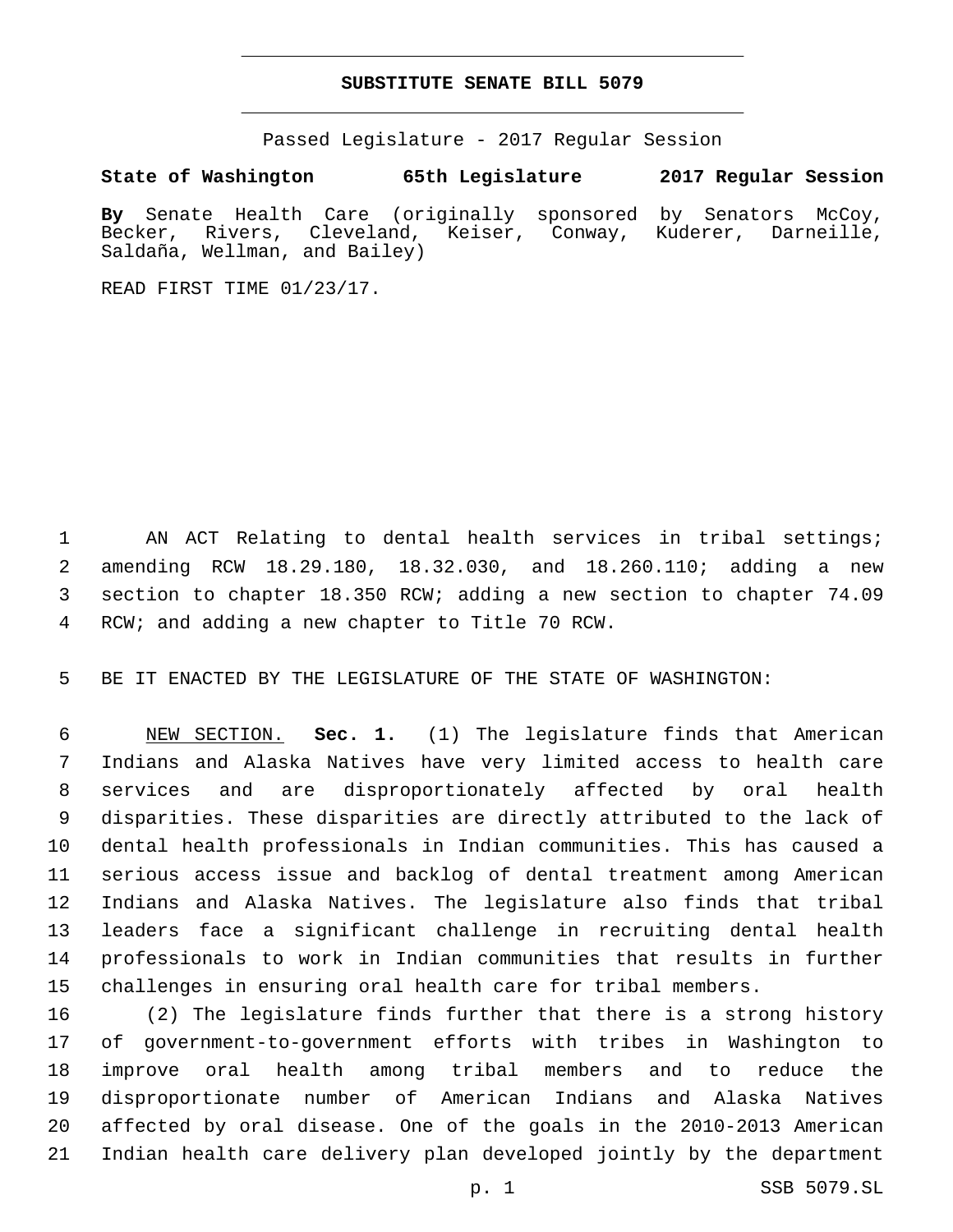of health and the American Indian health commission is to improve the oral health of tribal members and the ability of tribes to provide comprehensive dental services in their communities. A critical objective to achieving that goal is "to explore options for the use of trained/certified expanded function personnel in order to increase oral health care services in tribal communities."6

 (3) The legislature finds further that sovereign tribal governments are in the best position to determine which strategies can effectively extend the ability of dental health professionals to provide care for children and others at risk of oral disease and increase access to oral health care for tribal members. The legislature does not intend to prescribe the general practice of 13 dental health aide therapists in the state.

 NEW SECTION. **Sec. 2.** (1) Dental health aide therapist services are authorized by this chapter under the following conditions:

 (a) The person providing services is certified as a dental health 17 aide therapist by:

 (i) A federal community health aide program certification board; 19 or

 (ii) A federally recognized Indian tribe that has adopted certification standards that meet or exceed the requirements of a federal community health aide program certification board;

23 (b) All services are performed:

 (i) In a practice setting within the exterior boundaries of a tribal reservation and operated by an Indian health program;

 (ii) In accordance with the standards adopted by the certifying body in (a) of this subsection, including scope of practice, 28 training, supervision, and continuing education;

 (iii) Pursuant to any applicable written standing orders by a 30 supervising dentist; and

 (iv) On persons who are members of a federally recognized tribe or otherwise eligible for services under Indian health service criteria, pursuant to the Indian health care improvement act, 25 U.S.C. Sec. 1601 et seq.34

 (2) The performance of dental health aide therapist services is authorized for a person when working within the scope, supervision, and direction of a dental health aide therapy training program that is certified by an entity described in subsection (1) of this 39 section.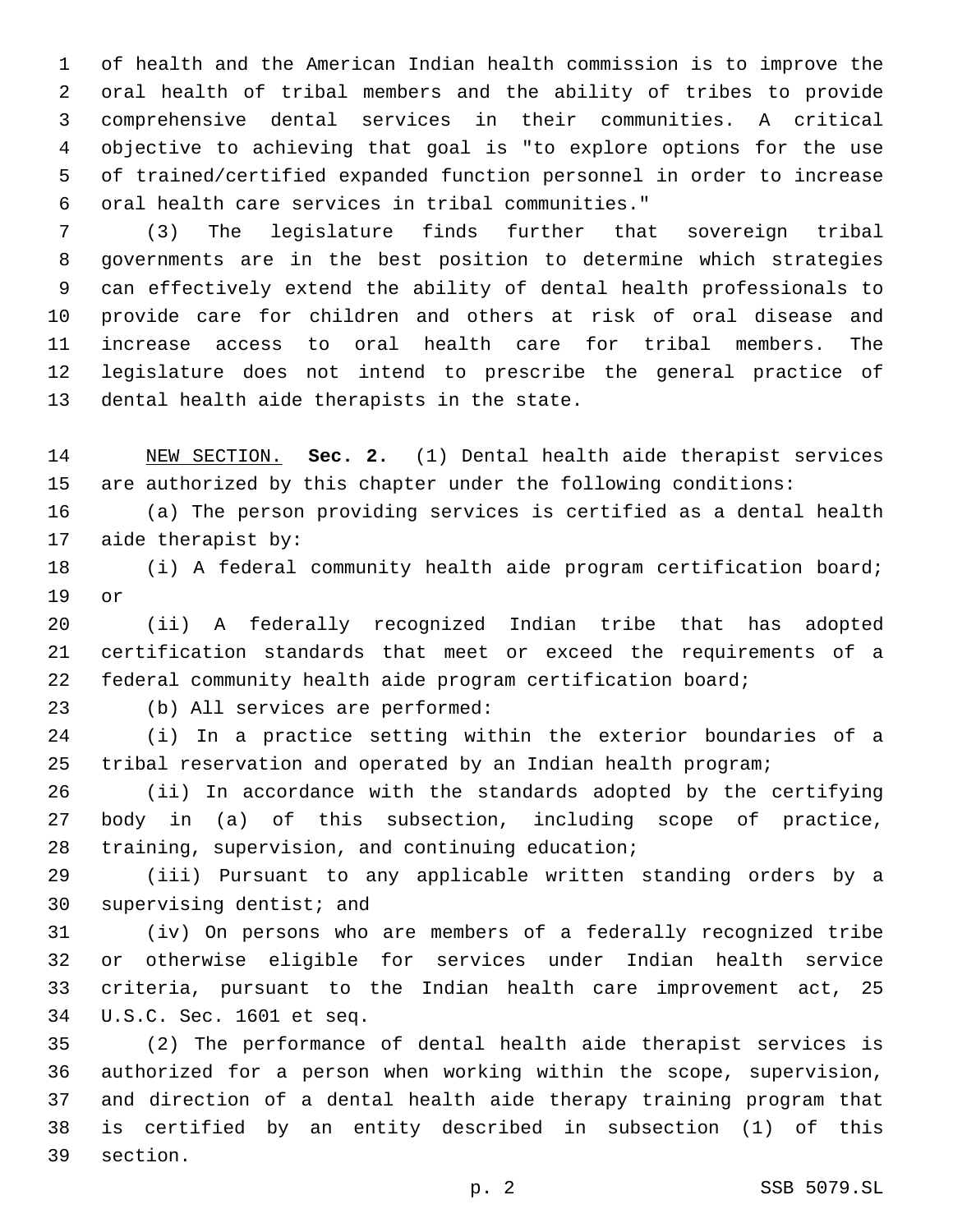(3) All services performed within the scope of subsection (1) or (2) of this section, including the employment or supervision of such services, are exempt from licensing requirements under chapters 18.29, 18.32, 18.260, and 18.350 RCW.4

 NEW SECTION. **Sec. 3.** The definitions in this section apply throughout this chapter unless the context clearly requires otherwise.

 (1) "Dental health aide therapist" means a person who has met the training and education requirements, and satisfies other conditions, to be certified as a dental health aide therapist by a federal community health aide program certification board or by a federally recognized Indian tribe that has adopted certification standards that meet or exceed the requirements of a federal community health aide 14 program certification board.

 (2) "Federal community health aide program" means a program operated by the Indian health service under the applicable provisions of the Indian health care improvement act, 25 U.S.C. Sec. 1616l.

 (3) "Indian health program" has the same meaning as the definition provided in the Indian health care improvement act, 25 U.S.C. Sec. 1603, as that definition existed on the effective date of 21 this section.

 **Sec. 4.** RCW 18.29.180 and 2004 c 262 s 4 are each amended to 23 read as follows:

 The following practices, acts, and operations are excepted from 25 the operation of this chapter:

 (1) The practice of dental hygiene in the discharge of official duties by dental hygienists in the United States armed services, coast guard, public health services, veterans' bureau, or bureau of 29 Indian affairs;

 (2) Dental hygiene programs approved by the secretary and the practice of dental hygiene by students in dental hygiene programs approved by the secretary, when acting under the direction and supervision of persons licensed under chapter 18.29 or 18.32 RCW 34 acting as instructors;

 (3) The practice of dental hygiene by students in accredited dental hygiene educational programs when acting under the direction and supervision of instructors licensed under chapter 18.29 or 18.32 RCW; and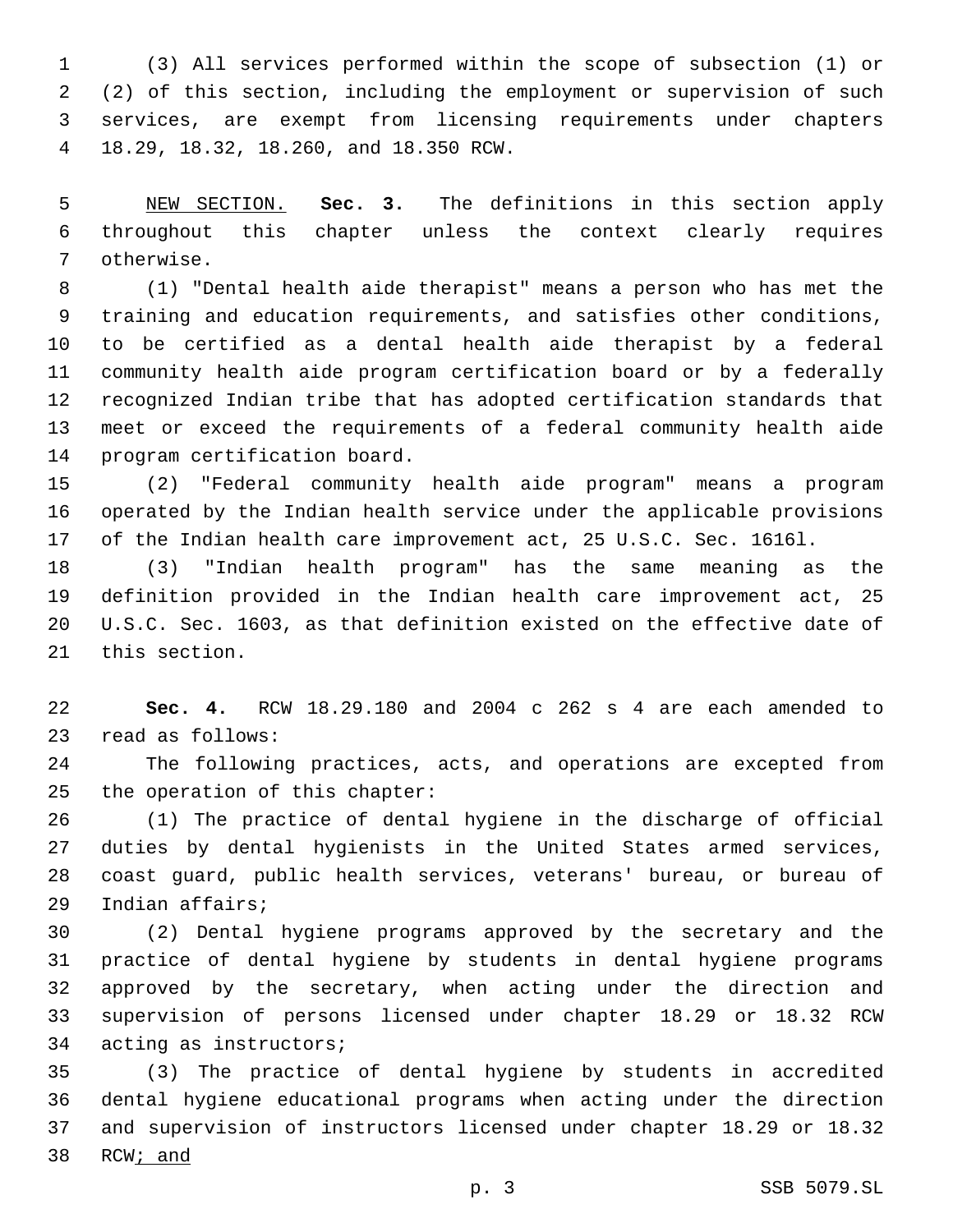(4) The performance of dental health aide therapist services to the extent authorized under chapter 70.--- RCW (the new chapter 3 created in section 9 of this act).

 **Sec. 5.** RCW 18.32.030 and 2012 c 23 s 7 are each amended to read 5 as follows:

 The following practices, acts, and operations are excepted from 7 the operation of the provisions of this chapter:

 (1) The rendering of dental relief in emergency cases in the practice of his or her profession by a physician or surgeon, licensed as such and registered under the laws of this state, unless the physician or surgeon undertakes to or does reproduce lost parts of the human teeth in the mouth or to restore or to replace in the human 13 mouth lost or missing teeth;

 (2) The practice of dentistry in the discharge of official duties by dentists in the United States federal services on federal reservations, including but not limited to the armed services, coast guard, public health service, veterans' bureau, or bureau of Indian 18 affairs;

 (3) Dental schools or colleges approved under RCW 18.32.040, and the practice of dentistry by students in accredited dental schools or colleges approved by the commission, when acting under the direction and supervision of Washington state-licensed dental school faculty;

 (4) The practice of dentistry by licensed dentists of other states or countries while appearing as clinicians at meetings of the Washington state dental association, or component parts thereof, or at meetings sanctioned by them, or other groups approved by the 27 commission;

 (5) The use of roentgen and other rays for making radiographs or similar records of dental or oral tissues, under the supervision of a 30 licensed dentist or physician;

 (6) The making, repairing, altering, or supplying of artificial restorations, substitutions, appliances, or materials for the correction of disease, loss, deformity, malposition, dislocation, fracture, injury to the jaws, teeth, lips, gums, cheeks, palate, or associated tissues or parts; providing the same are made, repaired, altered, or supplied pursuant to the written instructions and order of a licensed dentist which may be accompanied by casts, models, or impressions furnished by the dentist, and the prescriptions shall be retained and filed for a period of not less than three years and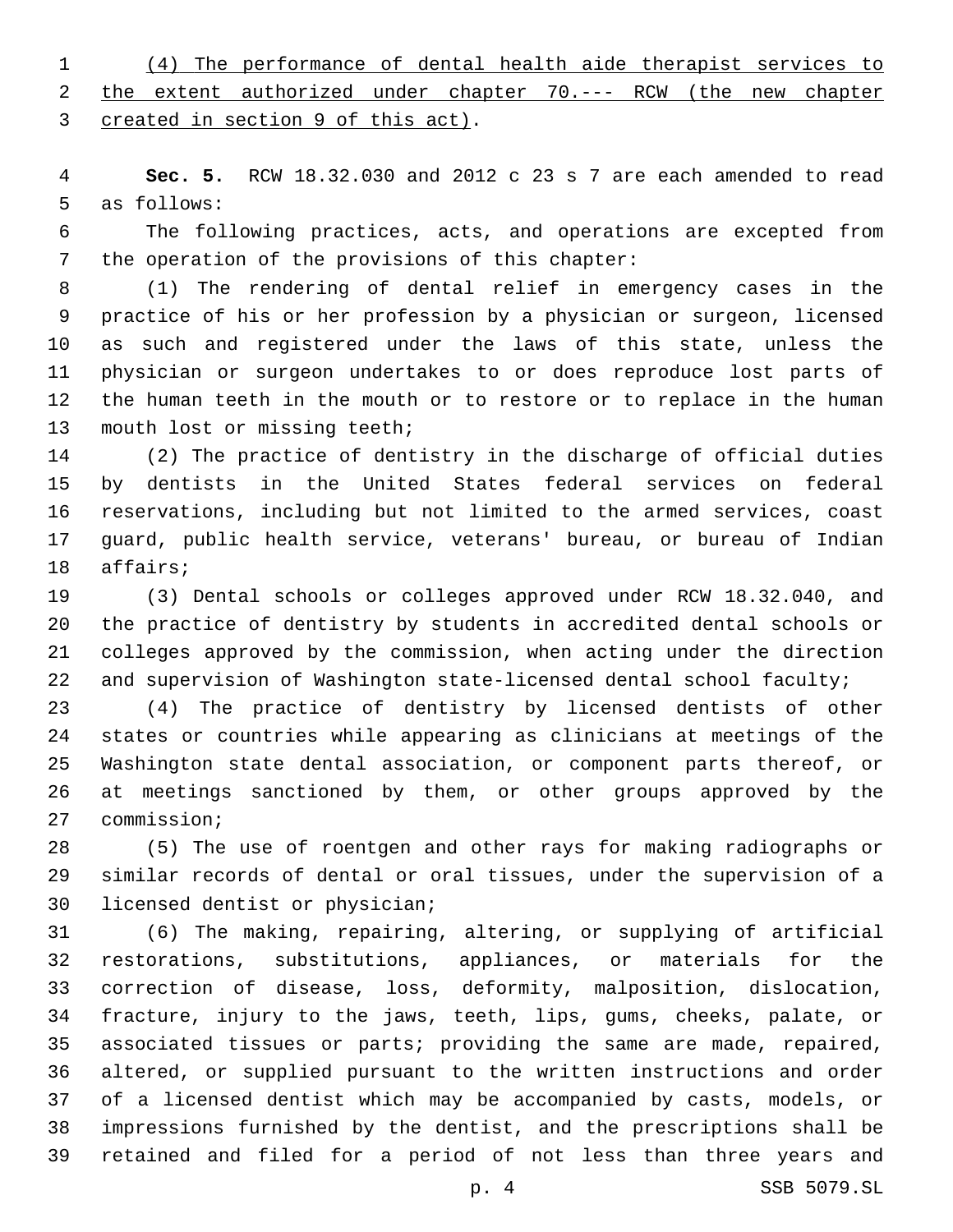shall be available to and subject to the examination of the secretary 2 or the secretary's authorized representatives;

 (7) The removal of deposits and stains from the surfaces of the teeth, the application of topical preventative or prophylactic agents, and the polishing and smoothing of restorations, when performed or prescribed by a dental hygienist licensed under the laws 7 of this state;

 (8) A qualified and licensed physician and surgeon or osteopathic physician and surgeon extracting teeth or performing oral surgery 10 pursuant to the scope of practice under chapter 18.71 or 18.57 RCW;

 (9) The performing of dental operations or services by registered dental assistants and licensed expanded function dental auxiliaries holding a credential issued under chapter 18.260 RCW when performed under the supervision of a licensed dentist, or by other persons not licensed under this chapter if the person is licensed pursuant to chapter 18.29, 18.57, 18.71, or 18.79 RCW as it applies to registered nurses and advanced registered nurse practitioners, each while acting within the scope of the person's permitted practice under the person's license: PROVIDED HOWEVER, That such persons shall in no event perform the following dental operations or services unless permitted to be performed by the person under this chapter or chapters 18.29, 18.57, 18.71, 18.79 as it applies to registered nurses and advanced registered nurse practitioners, and 18.260 RCW:

 (a) Any removal of or addition to the hard or soft tissue of the 25 oral cavity;

 (b) Any diagnosis of or prescription for treatment of disease, pain, deformity, deficiency, injury, or physical condition of the 28 human teeth or jaws, or adjacent structure;

 (c) Any administration of general or injected local anaesthetic of any nature in connection with a dental operation, including 31 intravenous sedation;

32 (d) Any oral prophylaxis;

 (e) The taking of any impressions of the teeth or jaw or the relationships of the teeth or jaws, for the purpose of fabricating 35 any intra-oral restoration, appliance, or prosthesis; ((and))

 (10) The performing of dental services described in RCW 18.350.040 by dental anesthesia assistants certified under chapter 18.350 RCW when working under the supervision and direction of an 39 oral and maxillofacial surgeon or dental anesthesiologist; and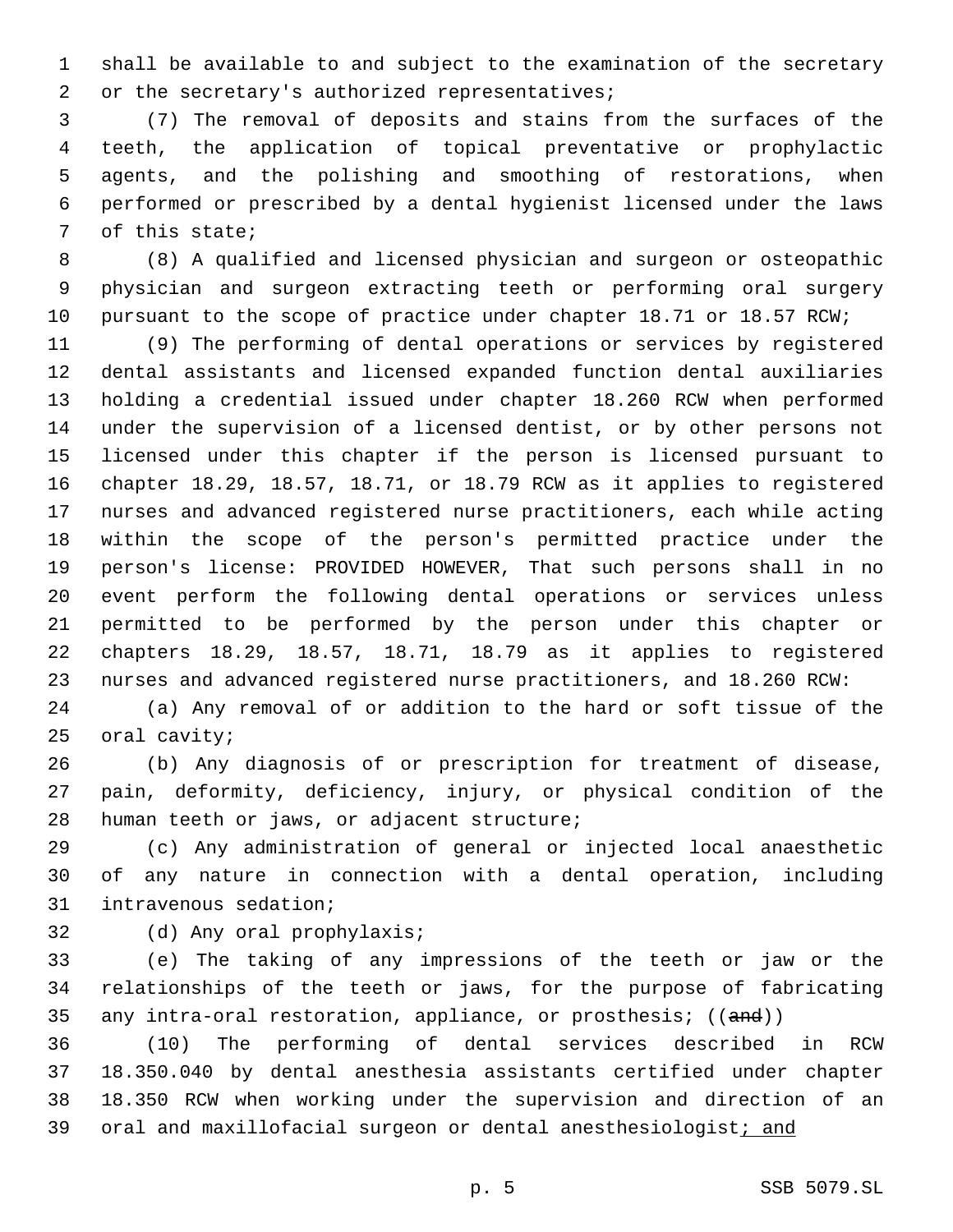(11) The performance of dental health aide therapist services to the extent authorized under chapter 70.--- RCW (the new chapter 3 created in section 9 of this act).

 **Sec. 6.** RCW 18.260.110 and 2012 c 229 s 502 are each amended to 5 read as follows:

Nothing in this chapter may be construed to prohibit or restrict:

 (1) The practice of a dental assistant in the discharge of official duties by dental assistants in the United States federal services on federal reservations, including but not limited to the armed services, coast guard, public health service, veterans' bureau, 11 or bureau of Indian affairs;

 (2) Expanded function dental auxiliary education and training programs approved by the commission and the practice as an expanded function dental auxiliary by students in expanded function dental auxiliary education and training programs approved by the commission, when acting under the direction and supervision of persons licensed 17 under chapter 18.29 or 18.32 RCW;

 (3) Dental assistant education and training programs, and the practice of dental assisting by students in dental assistant education and training programs approved by the commission or offered at a school approved or licensed by the workforce training and education coordinating board, student achievement council, state board for community and technical colleges, or Washington state skill centers certified by the office of the superintendent of public instruction, when acting under the direction and supervision of persons registered or licensed under this chapter or chapter 18.29 or 27 18.32 RCW; (( $\Theta$ ))

 (4) The practice of a volunteer dental assistant providing services under the supervision of a licensed dentist in a charitable dental clinic, as approved by the commission in rule; or

 (5) The performance of dental health aide therapist services to the extent authorized under chapter 70.--- RCW (the new chapter 33 created in section 9 of this act).

 NEW SECTION. **Sec. 7.** A new section is added to chapter 18.350 35 RCW to read as follows:

 Nothing in this chapter may be construed to prohibit or restrict dental health aide therapist services to the extent authorized under

p. 6 SSB 5079.SL